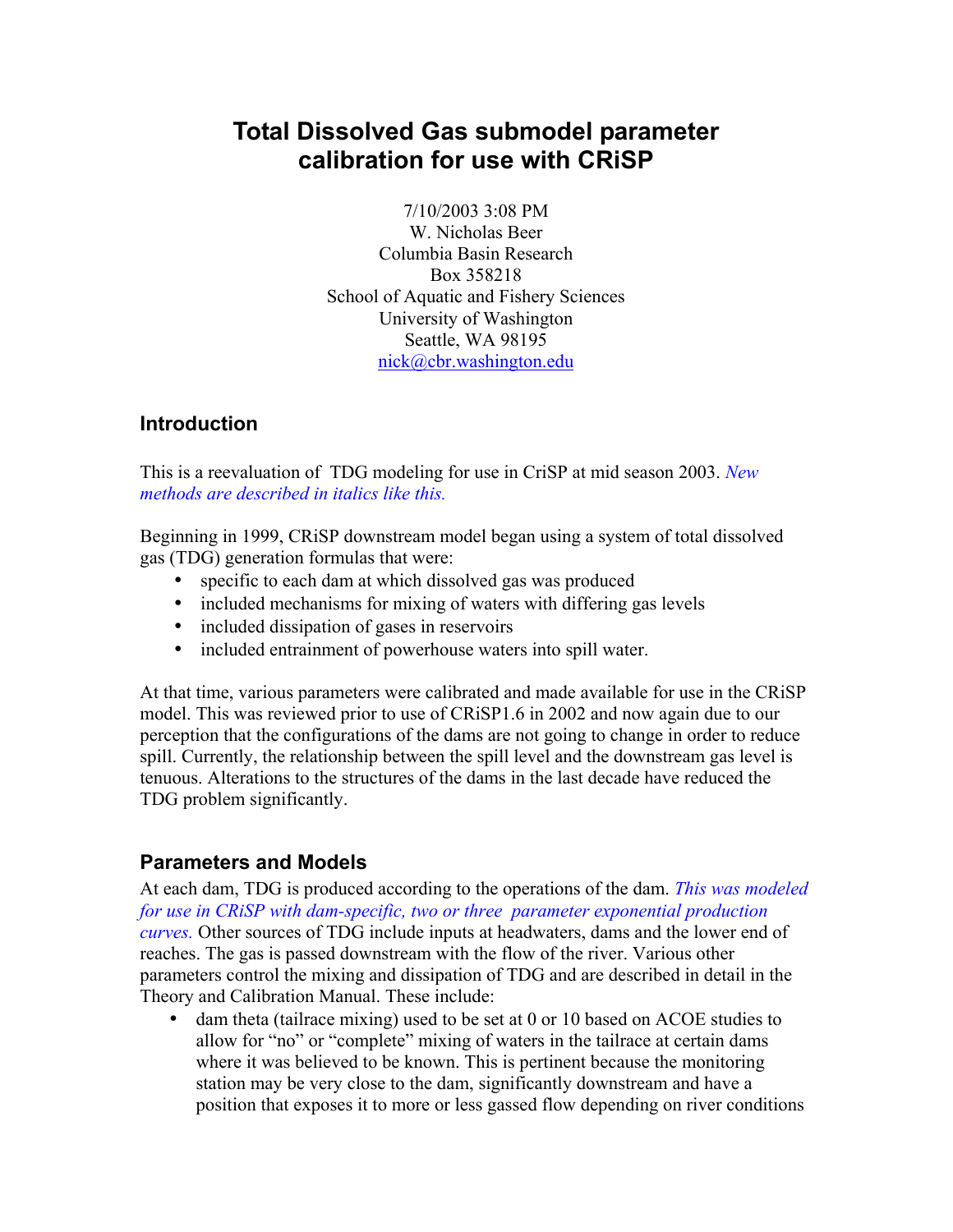and dam operations. *These were allowed to take on in-between values for certain dams.*

- reach theta (reach mixing) which is assumed to be 0.075 allowing 95% mixing in 40 miles. The parameter allows different gas levels on the left and right sides of the reservoirs to maintain some separation as the flows move downstream
- dam entrainment which allows for powerhouse-passed water to become gassed by spill water. The entrainment parameter was calibrated for certain dams (to reflect the specific operations of the dams) or fixed based on the perception that powerhouse water is either always or never mixed.

CRiSP parameters generally reflect changes in the dam structures over the years and should have settled since the structures are not anticipated to change for some time. Data files use the equation number to determine the form of the equation.

| Name                         | Number |
|------------------------------|--------|
| Linear Bounded:              | 29     |
| <b>Exponential Bounded:</b>  | 30     |
| <b>Empirical Exponential</b> | 12     |
| <b>Empirical Hyperbolic</b>  | 23     |

The gas production sites are: CHJ, WEL, RIS, RRH, WAN, PRD, MCN, JDA, TDA, BON, LWG, LGS, LMN, and IHR. *The respective monitoring sites are the associated downstream monitoring sites in the tailrace.* These were chosen as the calibration sites because these sites typically detect the higher gas values in the system, they are best associated with the spill operations, and they are used by our web tool that allows users to compare observed TDG levels with forecasts. Bounded exponential equations were fit to the spill data and downstream TDG levels at the monitoring sites.

An ACOE publication 2000 Appendix G on Spillway Discharge production of TDG was an important source for empirical production curves but they were sensitive to the actual spill conditions (gates used, tailrace depth, etc.) Some attempt was made to recognize this through day and night equations in the past, however this is considered unnecessary because nearly every spillway in the system has been modified to reduce gas generation. *Day and night production equations are now identical in CRiSP.*

Shaw (1998) developed production curves for dissolved gas generation using ACOE (1998) equations and empirical fits to tailwater gas levels measured until 1998. In 2000, ACOE published a new set of production equations based on tests that they did at various dams on the Snake and Columbia system. The empirical equations variously used tailwater depth, log functions, or a power function. Where possible, simple assumptions were made to allow the presentation of a TDG production curve in terms of an existing CRiSP-ready equation, including:

- Many ACOE production equations used tailrace depth. The high and low tailrace depths can vary TDG % by 3-8%. CRiSP was not re-programmed to accommodate these additional types of equations. Instead, the bounded exponential curve was fit to the observed data.
- Atmospheric pressure of 760 mm used for computation of percentages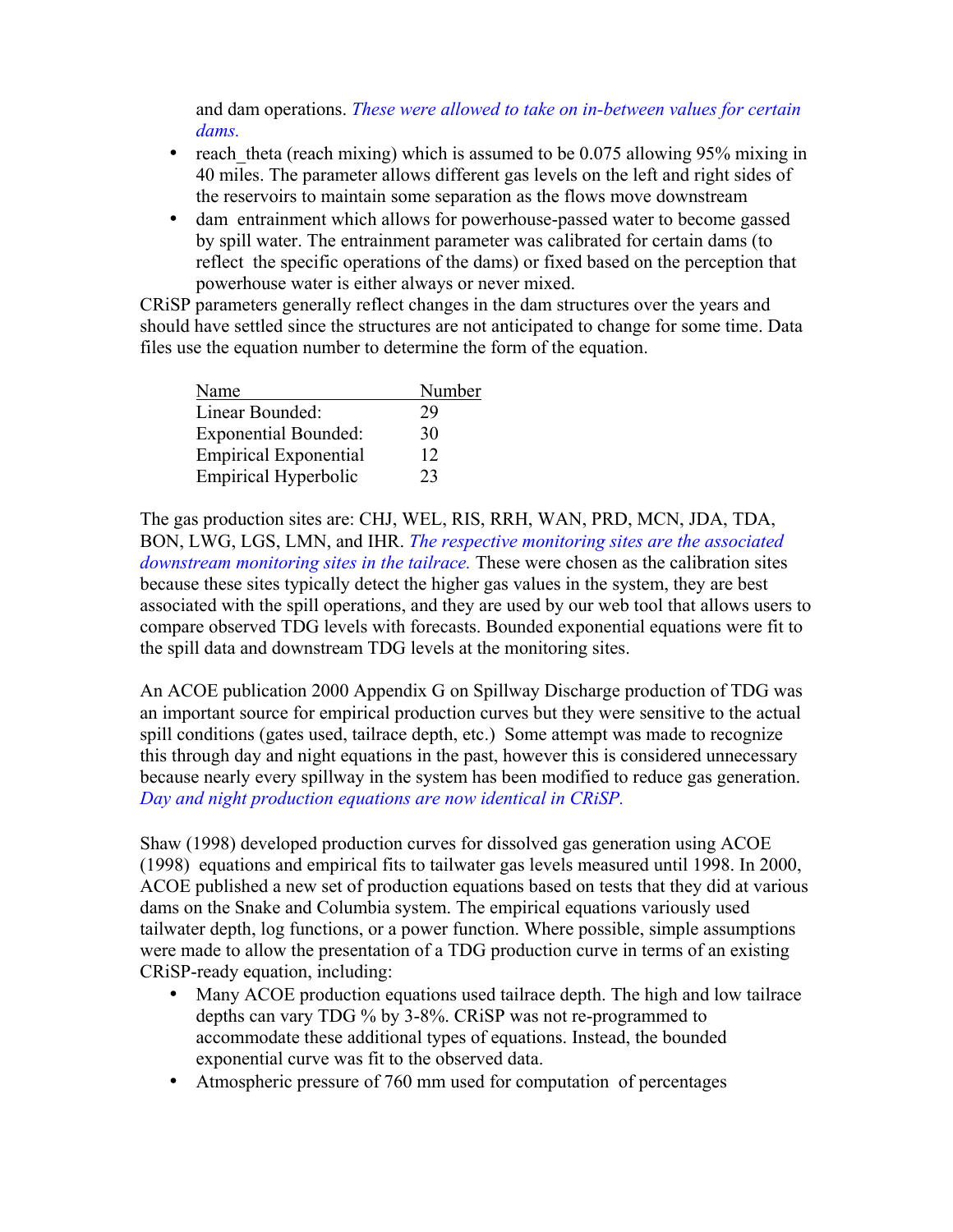- Day and night spill that formerly corresponded with "adult" and "juvenile" passage times respectively were the same in most cases, since the only possible differences in production based on operations are below the scale of modeling and are contingent upon the actual operations of the individual spill gates in different patterns. CRiSP1.7 will assume that spill is uniformly distributed across the operational spill gates as has been done in the past.
- The backup equations were unmodified because CRiSP did not tolerate the use of Bounded exponential and Bounded linear equations for the "backup".

The CRiSP model code has not changed in several years regarding TDG generation. In the meantime the dam structures have changed (deflectors added) and recent calibrations by ACOE have suggested some modeling relationships that are beyond the scope of CRiSP at present. New parameters for existing equations are comparatively easy. New relationships are more complicated and require new definitions within the CRiSP code.

#### *In this iteration, the ACOE production equations are not used but rather the existing data that spans multiple years and operational conditions are used to fit the production equations. The best fit is a result of:*

- *The CRiSP form of equation fitted to minimize the mean absolute deviation (MAD) of the modelTDG to the downstream monitoring site observations.*
- *Parameters θ (dam\_ theta) and K (k\_entrain) were either "fixed" meaning their values were set as a result of insight into the physical layout of the dam or they were calibrated and fitted to reduce MAD. For example, there can be no entrainment at Bonneville dam because the spillway and the powerhouses are separated by islands, thus the value is 0.*

# **Applications**

The gas generation parameters in the above table are found in nsat\_eqn\_params.dat appended below and found at http://www.cbr.washington.edu/~nick/work/ nsat eqn params.dat. We will use this for gas generation in CRiSP1.7 calibrations.

Accurately predicting TDG levels is especially important at very high levels due to the direct impact on salmonid smolt survival. In CRiSP, TDG super-saturation related mortality is modeled directly and influences computed survival rates. Above a threshold TDG level (near 113%) the mortality rates become sensitive to the TDG.

Further refinement of the TDG generating methods may be in order if we are interested in improving our prediction accuracy. Although great effort was made to accomplish this, things have changed since then:

- Mitigation measures at the dams are effective and gas levels in the river are significantly reduced from their values ten years ago.
- Entrainment of powerhouse flow is reported either to be constant or have a specific relationship with spill volume. Neither form is available in CRiSP at present.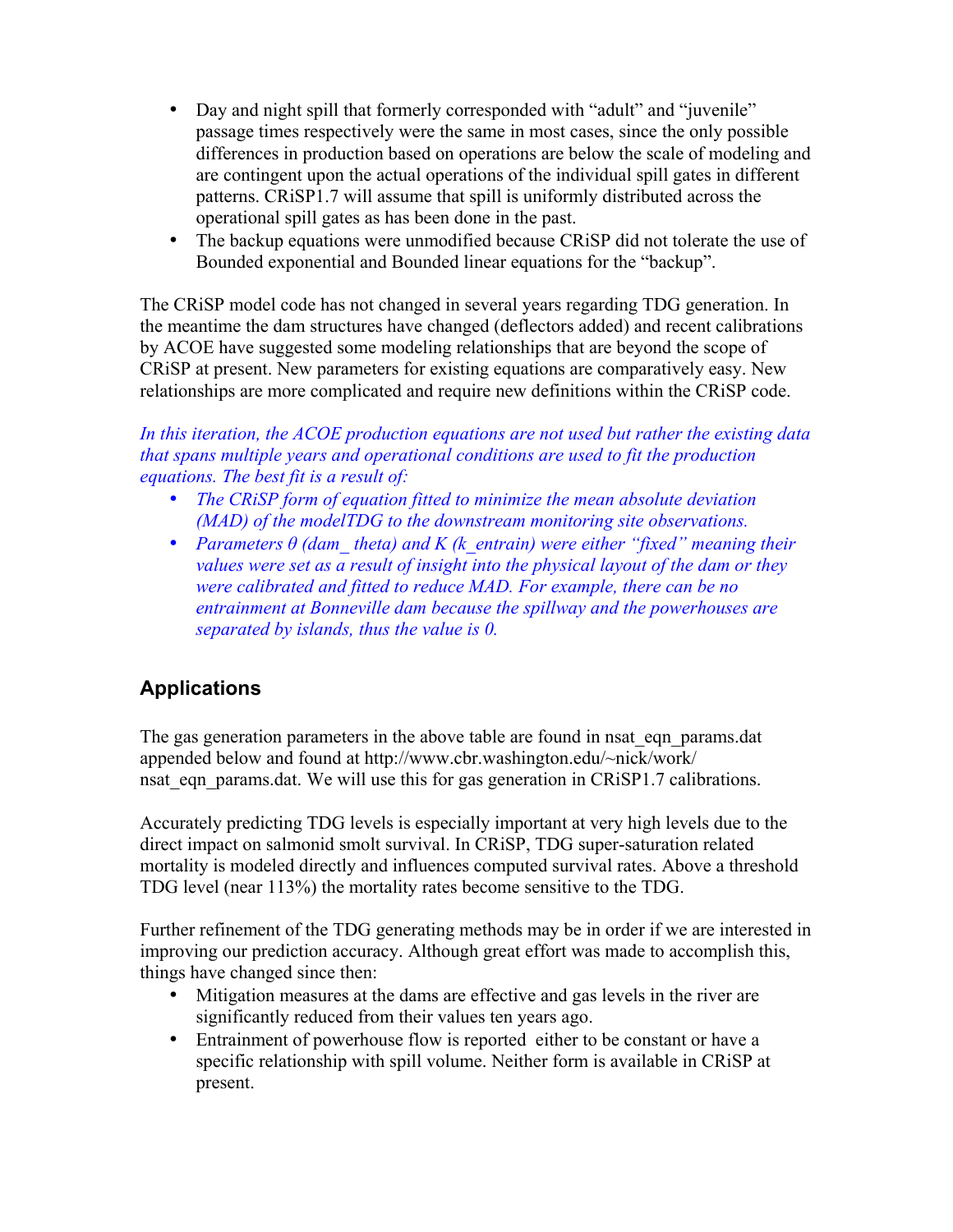- Code and legacy documentation show a mixture of methods used to model TDG percentages and concentrations. These are converted between as needed, but we now use % as the "currency" of TDG. Production curves report TDG generation in terms of TDG pressure. CRiSP assumes one atmosphere of pressure in order to compute percentage.
- Dissipation is currently done as a decay in the TDG %. In fact, this rate should be a function of the temperature (as it was in the past) because the equilibrium (0%) TDG concentration levels vary with temperature.

### **Results**

The TDG production parameters are shown in Table 1. The resulting CRiSP input file is in the Appendix. Figure 1 shows all available spill and TDG daily average values for 2000, 2001, and 2002.

Table 1. Calibrated spill production parameters,  $\theta$  and K values for 14 sites based on 2000, 2001, and 2002 observed TDG.

| sites      | $\theta$ | K    | <b>MAD</b> | Was $\theta$<br>fixed? | Was K<br>fixed? | Eqn | A    | B       | $\mathsf{C}$ | low            | hi  |
|------------|----------|------|------------|------------------------|-----------------|-----|------|---------|--------------|----------------|-----|
| <b>BON</b> | 10.0     | 0.00 | 3.060      | <b>TRUE</b>            | <b>TRUE</b>     | 30  | 17.2 | $-30.9$ | $-0.03070$   | $\theta$       | 400 |
| <b>TDA</b> | 10.0     | 0.05 | 1.140      | <b>TRUE</b>            | <b>TRUE</b>     | 30  | 19.9 | $-19.1$ | $-0.01850$   | $\theta$       | 400 |
| <b>JDA</b> | 0.0      | 0.00 | 1.390      | <b>FALSE</b>           | <b>FALSE</b>    | 30  | 24.1 | $-21.4$ | $-0.01350$   | $\theta$       | 400 |
| <b>MCN</b> | 1.5      | 0.20 | 1.230      | <b>FALSE</b>           | <b>TRUE</b>     | 30  | 23.8 | $-17.8$ | $-0.00987$   | $\mathbf{0}$   | 400 |
| <b>IHR</b> | 3.5      | 0.10 | 1.000      | <b>FALSE</b>           | <b>FALSE</b>    | 30  | 36.3 | $-36.3$ | $-0.00837$   | $\overline{0}$ | 200 |
| <b>LMN</b> | 2.0      | 0.10 | 1.270      | <b>FALSE</b>           | <b>FALSE</b>    | 30  | 57.0 | $-48.6$ | $-0.00589$   | $\theta$       | 200 |
| LGS        | 1.0      | 0.05 | 0.931      | <b>FALSE</b>           | <b>FALSE</b>    | 30  | 33.1 | $-26.2$ | $-0.01260$   | $\theta$       | 200 |
| LWG        | 0.0      | 0.00 | 1.270      | <b>FALSE</b>           | <b>FALSE</b>    | 30  | 38.8 | $-37.2$ | $-0.01220$   | $\mathbf{0}$   | 200 |
| <b>PRD</b> | 10.0     | 0.05 | 1.610      | <b>TRUE</b>            | <b>FALSE</b>    | 30  | 22.3 | $-20.4$ | $-0.01960$   | $\mathbf{0}$   | 200 |
| <b>RIS</b> | 0.0      | 0.40 | 3.100      | <b>FALSE</b>           | <b>FALSE</b>    | 30  | 19.4 | $-19.4$ | $-0.07750$   | $\mathbf{0}$   | 200 |
| RRH        | 10.0     | 0.00 | 3.520      | <b>TRUE</b>            | <b>FALSE</b>    | 30  | 20.2 | $-20.2$ | $-0.03780$   | $\mathbf{0}$   | 200 |
| WAN        | 10.0     | 0.05 | 1.380      | <b>TRUE</b>            | <b>FALSE</b>    | 30  | 26.6 | $-21.8$ | $-0.01140$   | $\theta$       | 200 |
| WEL        | 10.0     | 0.05 | 1.820      | <b>TRUE</b>            | <b>FALSE</b>    | 30  | 47.6 | $-40.0$ | $-0.00642$   | $\mathbf{0}$   | 200 |
| <b>CHJ</b> | 4.0      | 0.00 | 4.420      | <b>FALSE</b>           | <b>TRUE</b>     | 30  | 21.4 | $-21.4$ | $-0.09130$   | $\mathbf{0}$   | 100 |
| <b>DWR</b> | 10.0     | 0.80 | 2.330      | <b>TRUE</b>            | <b>FALSE</b>    | 30  | 51.5 | $-51.5$ | $-0.04110$   | $\mathbf{0}$   | 100 |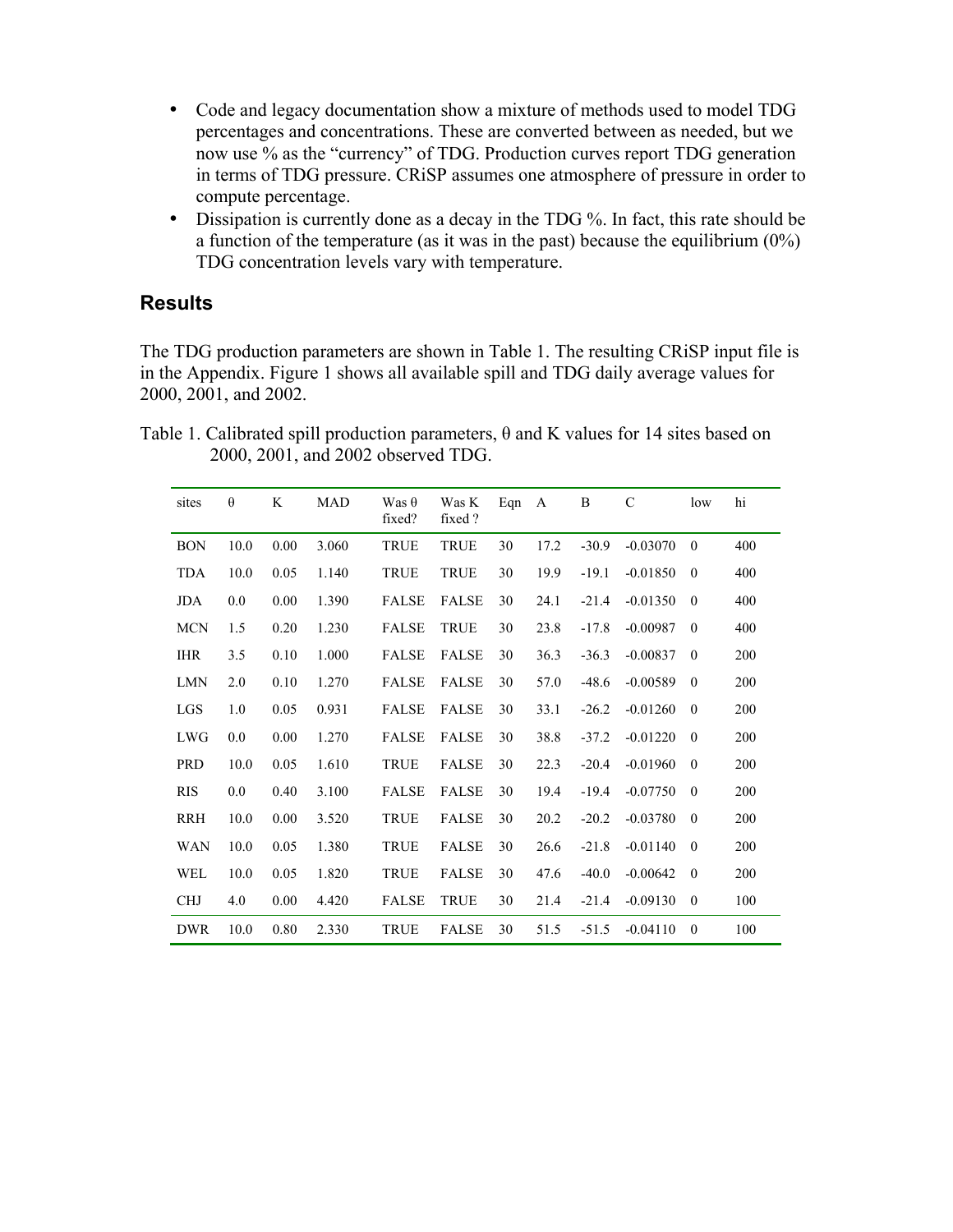



DWR Spill EQN: 30 Params: 51.5 -51.5 -0.0411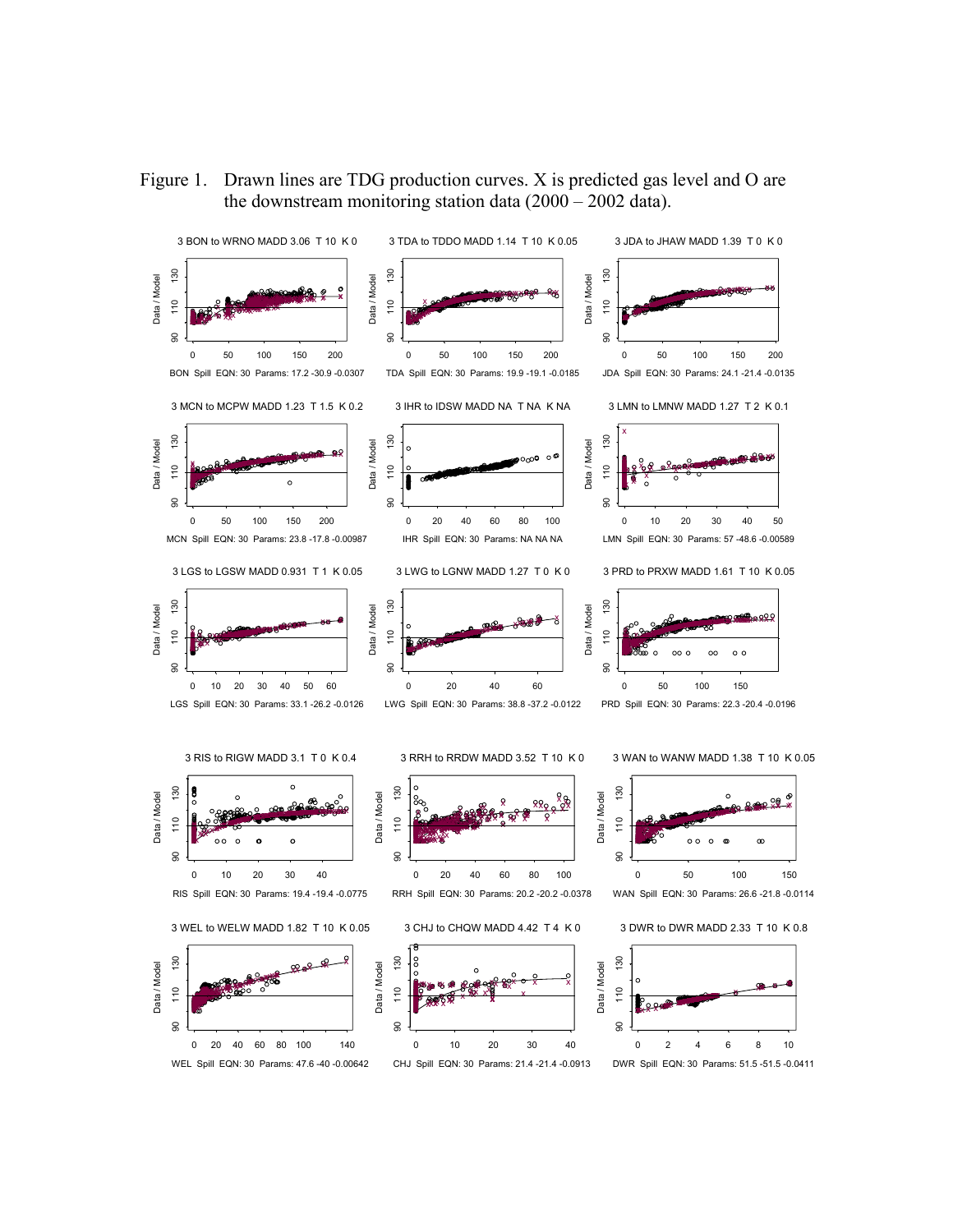#### **Appendix: nsat\_eqn\_params.dat**

```
version 8
dam Bonneville_Dam
     gas_theta 10.0
     k_entrain 0.00
     nsat_day_equation 30
           parameter 0 17.2 0 34.4
           parameter 1 -30.9 -61.8 0
           parameter 2 -0.03070 -0.0614 0
           parameter 3 0 0 0
           parameter 4 400 0 800
     end nsat_day_equation
     nsat_night_equation 30
           parameter 0 17.2 0 34.4
           parameter 1 -30.9 -61.8 0
           parameter 2 -0.03070 -0.0614 0
           parameter3000
           parameter 4 400 0 800
     end nsat_night_equation
     nsat_backup_equation 12
           parameter 0 0 0 0
           parameter 1 0.085 0 0.17
           parameter 2 100 0 200
     end nsat_backup_equation
end dam (Bonneville_Dam)
dam The_Dalles_Dam
     gas_theta 10.0
     k_entrain 0.05
     nsat_day_equation 30
           parameter 0 19.9 0 39.8
           parameter 1 -19.1 -38.2 0
           parameter 2 -0.01850 -0.037 0
           parameter3000
           parameter 4 400 0 800
     end nsat_day_equation
     nsat_night_equation 30
           parameter 0 19.9 0 39.8
           parameter 1 -19.1 -38.2 0
           parameter 2 -0.01850 -0.037 0
           parameter3000
           parameter 4 400 0 800
     end nsat_night_equation
     nsat_backup_equation 30
           parameter 0 25.75 0 51.5
           parameter 1 -4.319 -8.638 0
           parameter 2 -0.002965 -0.00593 0
           parameter 3 0 0 0
           parameter 4 1000 0 1000
     end nsat_backup_equation
end dam (The_Dalles_Dam)
dam John_Day_Dam
     gas_theta 0.0
     k_entrain 0.00
     nsat_day_equation 30
           parameter 0 24.1 0 48.2
```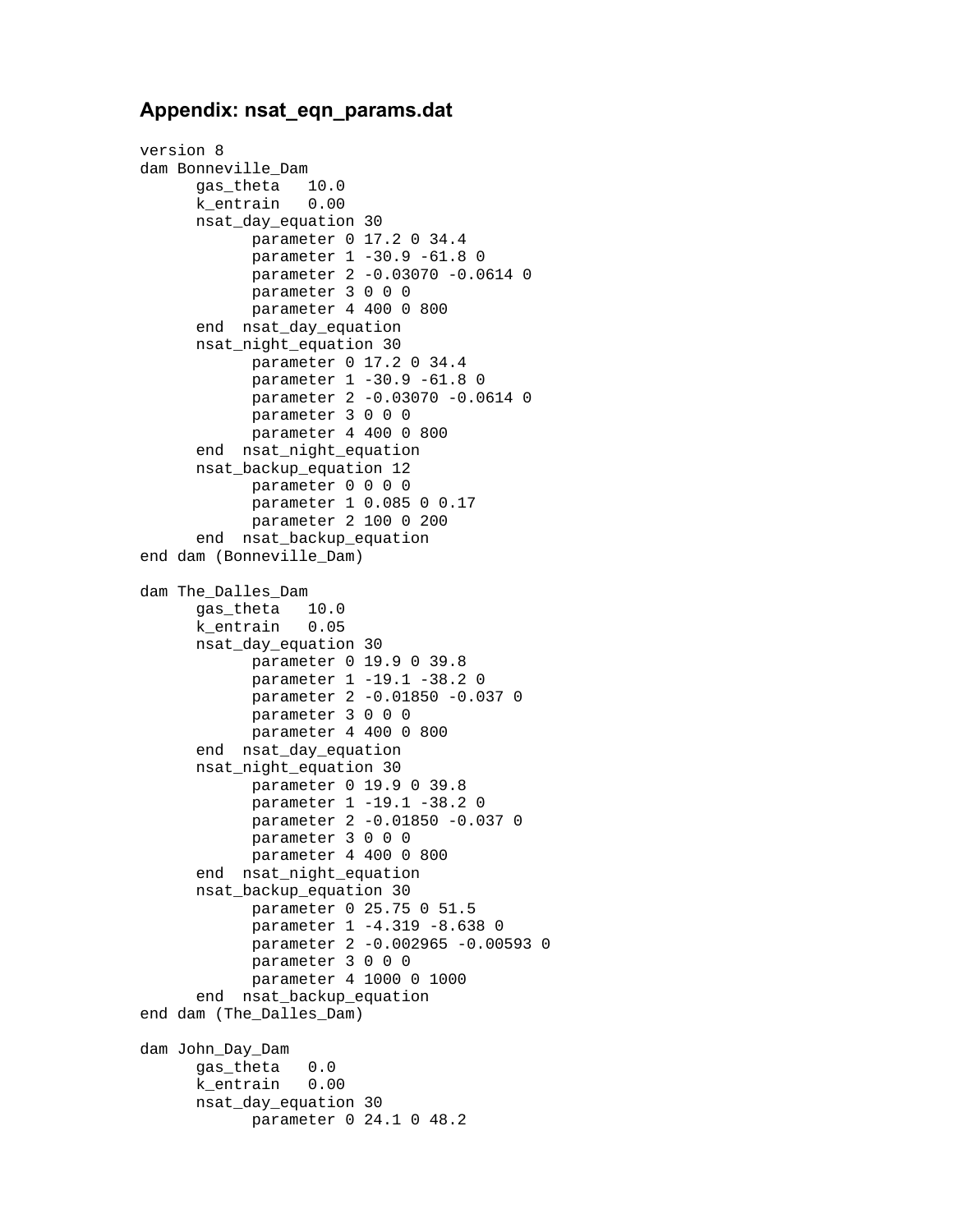```
parameter 1 -21.4 -42.8 0
            parameter 2 -0.01350 -0.027 0
           parameter3000
           parameter 4 400 0 800
     end nsat_day_equation
     nsat_night_equation 30
           parameter 0 24.1 0 48.2
           parameter 1 -21.4 -42.8 0
           parameter 2 -0.01350 -0.027 0
           parameter 3 0 0 0
           parameter 4 400 0 800
     end nsat_night_equation
     nsat_backup_equation 12
           parameter 0 22 0 44
           parameter 1 0.015 0 0.03
           parameter 2 10 0 20
      end nsat_backup_equation
end dam (John_Day_Dam)
dam McNary_Dam
     gas_theta 1.5
     k entrain 0.20nsat_day_equation 30
           parameter 0 23.8 0 47.6
           parameter 1 -17.8 -35.6 0
           parameter 2 -0.00987 -0.01974 0
           parameter 3 0 0 0
           parameter 4 400 0 800
     end nsat_day_equation
     nsat_night_equation 30
           parameter 0 23.8 0 47.6
           parameter 1 -17.8 -35.6 0
           parameter 2 -0.00987 -0.01974 0
           parameter 3 0 0 0
           parameter 4 400 0 800
     end nsat_night_equation
     nsat_backup_equation 30
           parameter 0 38.292 0 76.584
           parameter 1 -38.7853 -77.5706 0
           parameter 2 -0.009525 -0.01905 0
           parameter 3 0 0 0
           parameter 4 1000 0 1000
      end nsat_backup_equation
end dam (McNary_Dam)
dam Ice_Harbor_Dam
     gas_theta 3.5
     k_entrain 0.10
     nsat_day_equation 30
           parameter 0 36.3 0 72.6
           parameter 1 -36.3 -72.6 0
           parameter 2 -0.00837 -0.01674 0
           parameter 3 0 0 0
           parameter 4 200 0 400
     end nsat_day_equation
     nsat_night_equation 30
           parameter 0 36.3 0 72.6
           parameter 1 -36.3 -72.6 0
```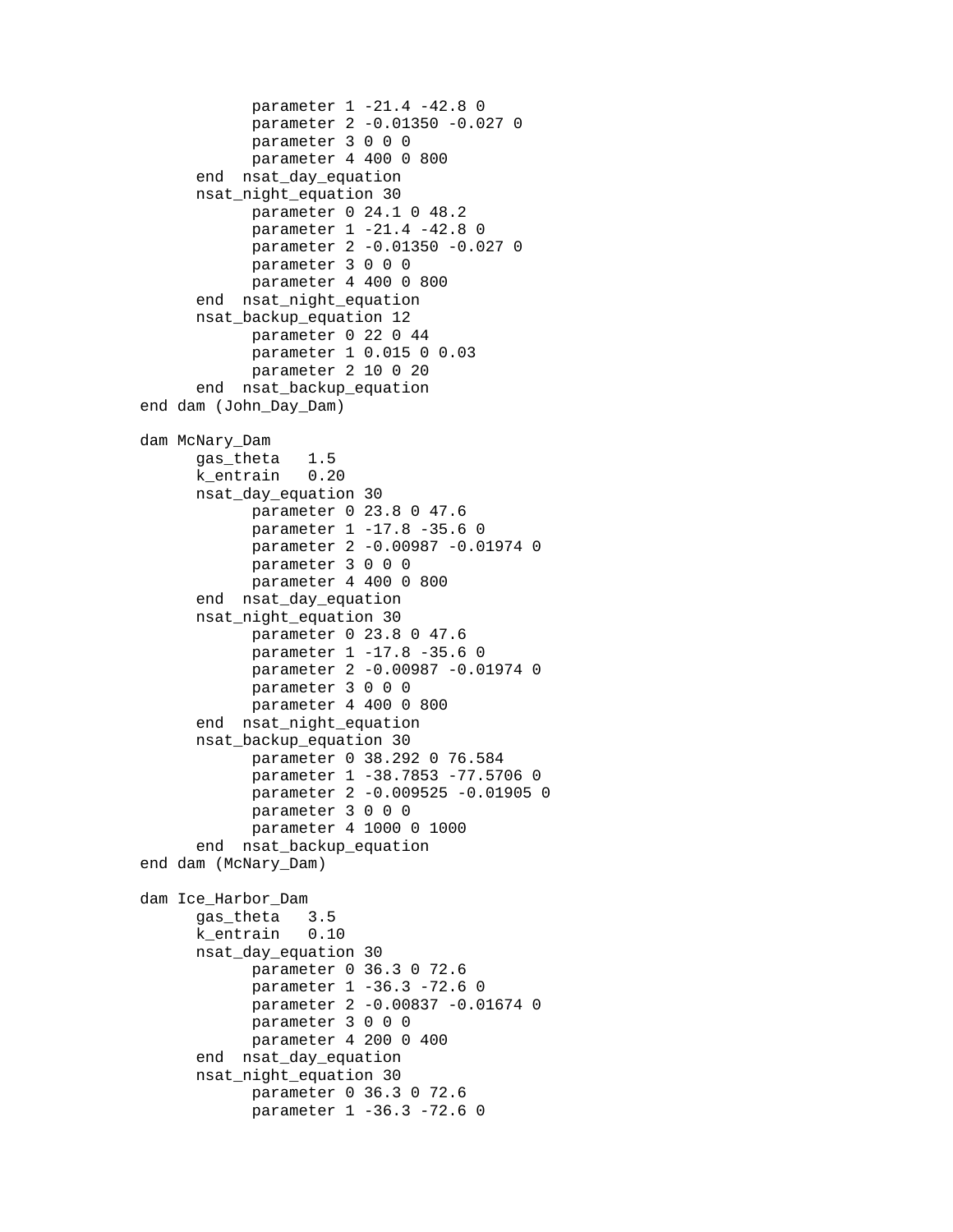```
parameter 2 -0.00837 -0.01674 0
           parameter 3 0 0 0
           parameter 4 200 0 400
      end nsat_night_equation
     nsat_backup_equation 12
           parameter 0 30 0 60
           parameter 1 0 0 0
           parameter 2 10 0 20
      end nsat_backup_equation
end dam (Ice_Harbor_Dam)
dam Lower_Monumental_Dam
     gas_theta 2.0
     k_entrain 0.10
     nsat_day_equation 30
           parameter 0 57.0 0 114
           parameter 1 -48.6 -97.2 0
           parameter 2 -0.00589 -0.01178 0
           parameter 3 0 0 0
           parameter 4 200 0 400
      end nsat_day_equation
     nsat_night_equation 30
           parameter 0 57.0 0 114
           parameter 1 -48.6 -97.2 0
           parameter 2 -0.00589 -0.01178 0
           parameter3000
           parameter 4 200 0 400
     end nsat_night_equation
     nsat_backup_equation 12
           parameter 0 30 0 60
           parameter 1 0 0 0
           parameter 2 100 0 200
     end nsat_backup_equation
end dam (Lower_Monumental_Dam)
dam Little_Goose_Dam
     gas_theta 1.0
     k_entrain 0.05
     nsat_day_equation 30
           parameter 0 33.1 0 66.2
           parameter 1 -26.2 -52.4 0
           parameter 2 -0.01260 -0.0252 0
           parameter 3 0 0 0
           parameter 4 200 0 400
     end nsat_day_equation
     nsat_night_equation 30
           parameter 0 33.1 0 66.2
           parameter 1 -26.2 -52.4 0
           parameter 2 -0.01260 -0.0252 0
           parameter 3 0 0 0
           parameter 4 200 0 400
     end nsat_night_equation
     nsat_backup_equation 12
           parameter 0 26.365 0 52.73
           parameter 1 0 0 0
           parameter 2 100 0 200
      end nsat_backup_equation
end dam (Little_Goose_Dam)
```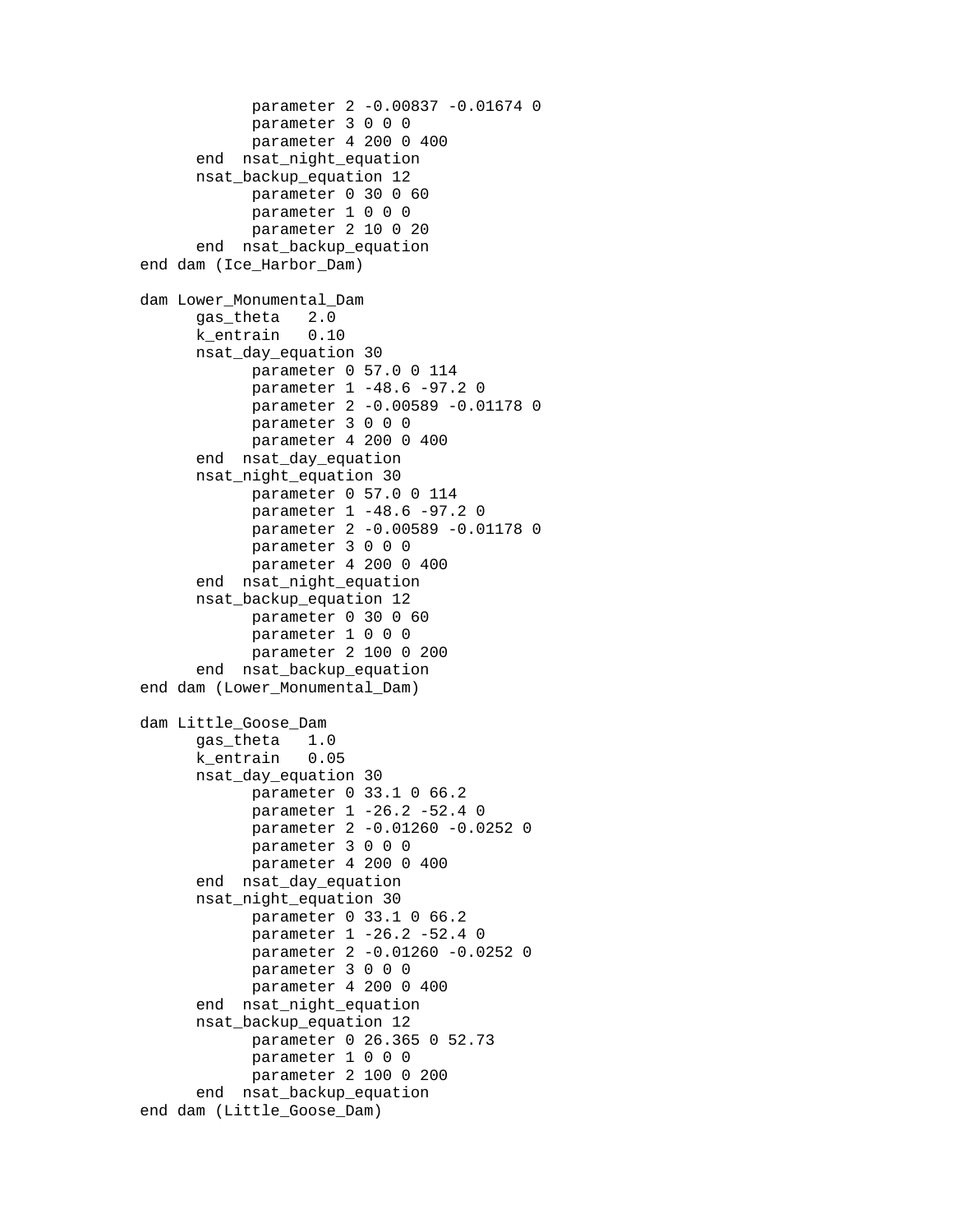```
dam Lower_Granite_Dam
      gas_theta 0.0
      k_entrain 0.00
      nsat_day_equation 30
            parameter 0 38.8 0 77.6
            parameter 1 -37.2 -74.4 0
            parameter 2 -0.01220 -0.0244 0
            parameter 3 0 0 0
            parameter 4 200 0 400
      end nsat_day_equation
      nsat_night_equation 30
            parameter 0 38.8 0 77.6
            parameter 1 -37.2 -74.4 0
            parameter 2 -0.01220 -0.0244 0
            parameter 3 0 0 0
            parameter 4 200 0 400
      end nsat night equation
      nsat_backup_equation 12
            parameter 0 37 0 74
            parameter 1 0 0 0
            parameter 2 100 0 200
      end nsat_backup_equation
end dam (Lower_Granite_Dam)
dam Priest_Rapids_Dam
      gas_theta 10.0<br>k entrain 0.05
      k_entrain
      nsat_day_equation 30
            parameter 0 22.3 0 44.6
            parameter 1 -20.4 -40.8 0
            parameter 2 -0.01960 -0.0392 0
            parameter 3 0 0 0
            parameter 4 200 0 400
      end nsat_day_equation
      nsat_night_equation 30
            parameter 0 22.3 0 44.6
            parameter 1 -20.4 -40.8 0
            parameter 2 -0.01960 -0.0392 0
            parameter3000
            parameter 4 200 0 400
      end nsat_night_equation
      nsat_backup_equation 12
            parameter 0 25 0 50
            parameter 1 0.015 0 0.03
            parameter 2 0.030 0 0.06
      end nsat_backup_equation
end dam (Priest_Rapids_Dam)
dam Rock_Island_Dam
      gas_theta 0.0
      k_entrain 0.40
      nsat_day_equation 30
            parameter 0 19.4 0 38.8
            parameter 1 -19.4 -38.8 0
            parameter 2 -0.07750 -0.155 0
            parameter 3 0 0 0
            parameter 4 200 0 400
```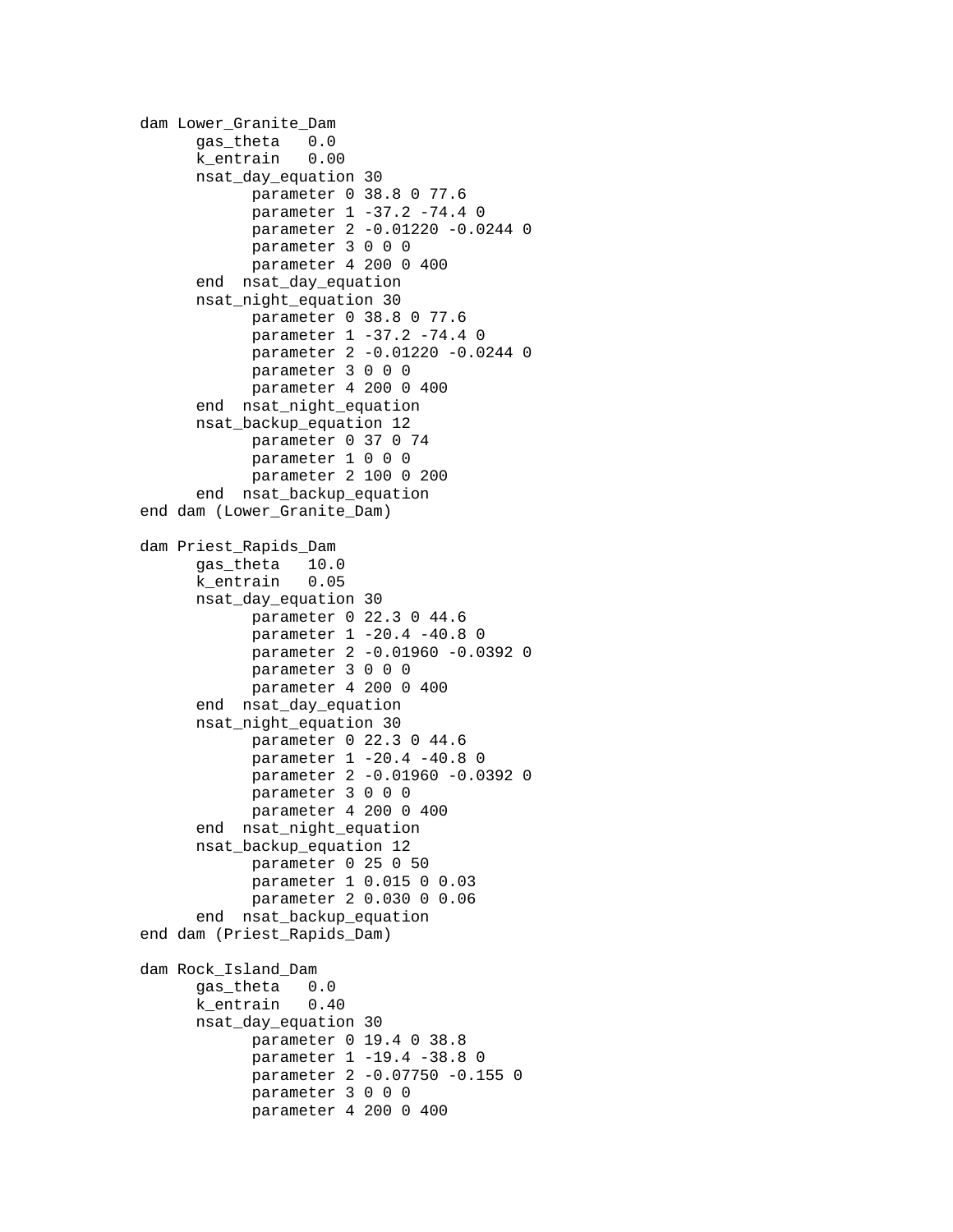```
end nsat_day_equation
     nsat_night_equation 30
            parameter 0 19.4 0 38.8
            parameter 1 -19.4 -38.8 0
            parameter 2 -0.07750 -0.155 0
            parameter 3 0 0 0
            parameter 4 200 0 400
      end nsat_night_equation
     nsat_backup_equation 12
            parameter 0 40 0 80
            parameter 1 0 0 0
            parameter 2 100 0 200
     end nsat_backup_equation
end dam (Rock_Island_Dam)
dam Rocky_Reach_Dam
     gas_theta 10.0
     k_entrain 0.00
     nsat_day_equation 30
           parameter 0 20.2 0 40.4
            parameter 1 -20.2 -40.4 0
            parameter 2 -0.03780 -0.0756 0
            parameter3000
            parameter 4 200 0 400
     end nsat_day_equation
     nsat_night_equation 30
            parameter 0 20.2 0 40.4
            parameter 1 -20.2 -40.4 0
            parameter 2 -0.03780 -0.0756 0
            parameter 3 0 0 0
            parameter 4 200 0 400
     end nsat night equation
     nsat_backup_equation 12
            parameter 0 30 0 60
            parameter 1 0.015 0 0.03
            parameter 2 0.03 0 0.06
     end nsat_backup_equation
end dam (Rocky_Reach_Dam)
dam Wanapum_Dam
     gas_theta 10.0<br>k entrain 0.05
     k_entrain
     nsat_day_equation 30
            parameter 0 26.6 0 53.2
            parameter 1 -21.8 -43.6 0
            parameter 2 -0.01140 -0.0228 0
            parameter 3 0 0 0
            parameter 4 200 0 400
      end nsat_day_equation
     nsat_night_equation 30
           parameter 0 26.6 0 53.2
            parameter 1 -21.8 -43.6 0
            parameter 2 -0.01140 -0.0228 0
           parameter3000
            parameter 4 200 0 400
      end nsat_night_equation
     nsat_backup_equation 12
            parameter 0 39.45 0 78.9
```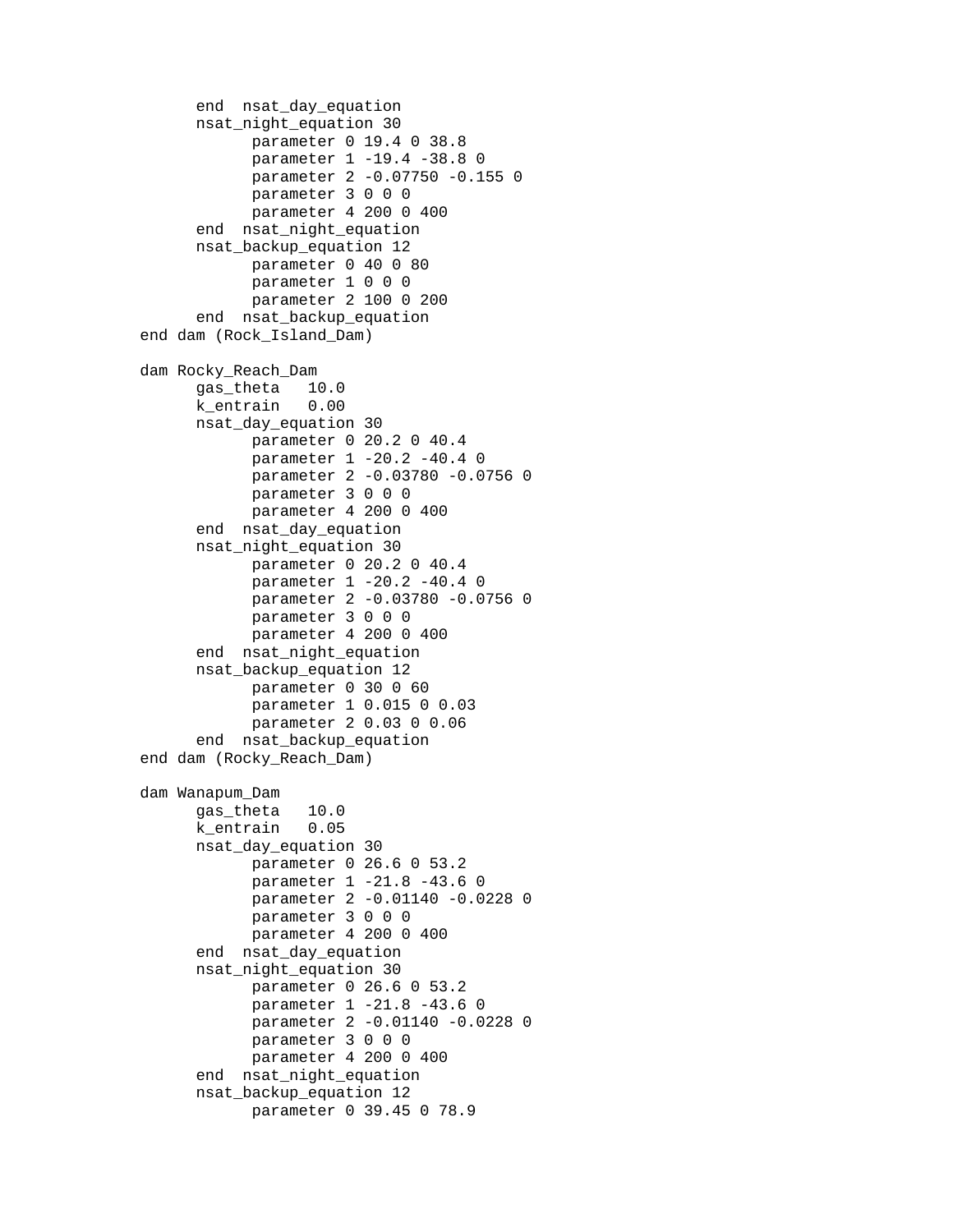```
parameter 1 0 0 0
           parameter 2 100 0 200
      end nsat_backup_equation
end dam (Wanapum_Dam)
dam Wells_Dam
     gas_theta 10.0
     k_entrain 0.05
     nsat_day_equation 30
           parameter 0 47.6 0 95.2
           parameter 1 -40.0 -80 0
           parameter 2 -0.00642 -0.01284 0
           parameter 3 0 0 0
           parameter 4 200 0 400
     end nsat_day_equation
     nsat_night_equation 30
           parameter 0 47.6 0 95.2
           parameter 1 -40.0 -80 0
           parameter 2 -0.00642 -0.01284 0
           parameter 3 0 0 0
           parameter 4 200 0 400
      end nsat_night_equation
     nsat_backup_equation 12
           parameter 0 39.43871 0 78.87742
           parameter 1 0 0 0
           parameter 2 100 0 200
     end nsat_backup_equation
end dam (Wells_Dam)
dam Chief_Joseph_Dam
     gas_theta 4.0
     k_entrain 0.00
     nsat_day_equation 30
           parameter 0 21.4 0 42.8
           parameter 1 -21.4 -42.8 0
           parameter 2 -0.09130 -0.1826 0
           parameter 3 0 0 0
           parameter 4 100 0 200
      end nsat_day_equation
     nsat_night_equation 30
           parameter 0 21.4 0 42.8
           parameter 1 -21.4 -42.8 0
           parameter 2 -0.09130 -0.1826 0
           parameter 3 0 0 0
           parameter 4 100 0 200
     end nsat_night_equation
     nsat_backup_equation 12
           parameter 0 24.92 0 49.84
            parameter 1 0.06 0 0.12
           parameter 2 0.16 0 0.32
     end nsat_backup_equation
end dam (Chief_Joseph_Dam)
dam Dworshak_Dam
     gas_theta 10
     k_entrain .8
     nsat_day_equation 30
           parameter 0 51.5 0 103
```